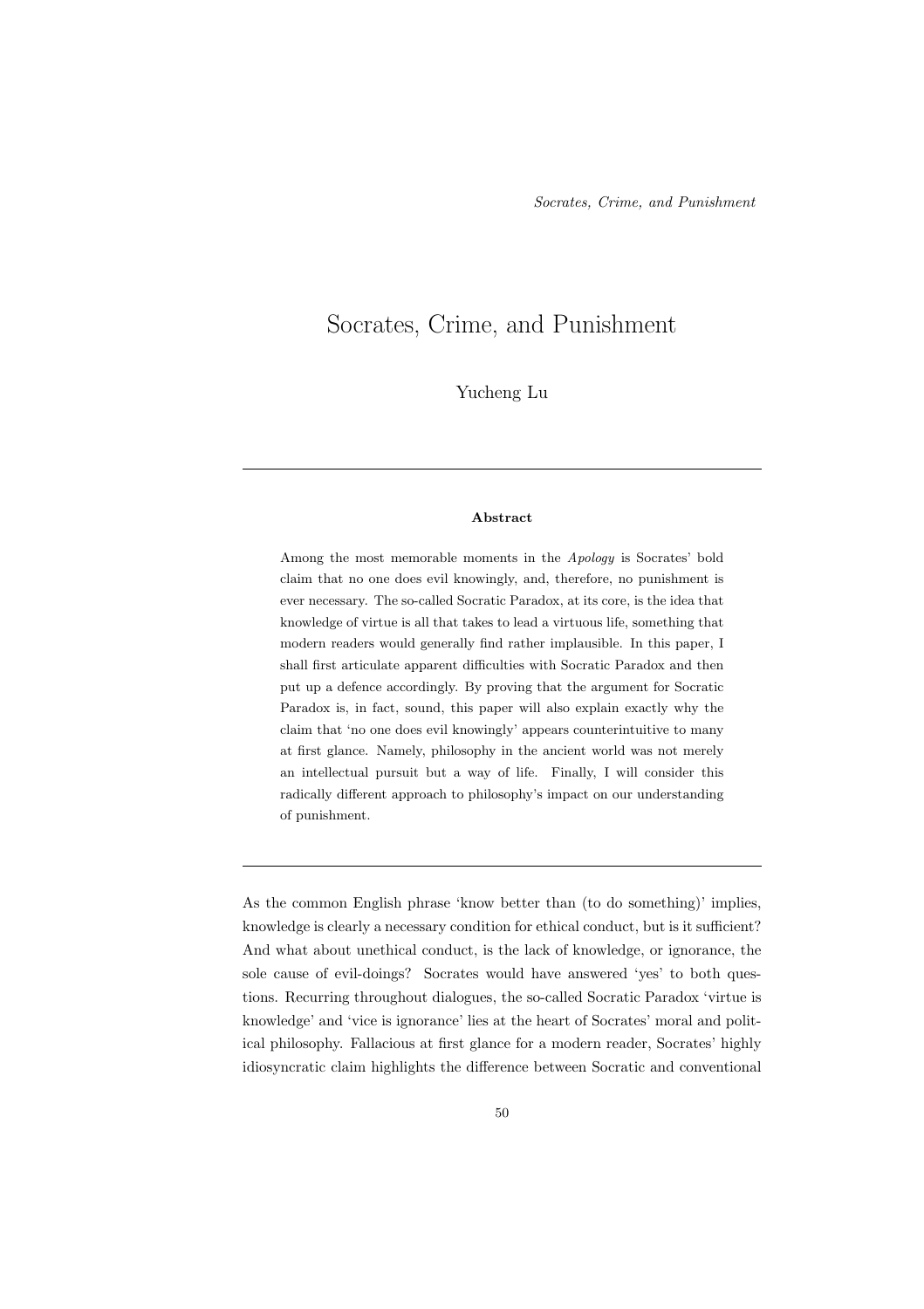understandings of the relation between virtue, knowledge, and volition, and provides valuable insights into how one ought to structure education versus punishment in the contemporary society.

The difficulty in understanding the Socratic Paradox starts with terminology. Scholars cannot even agree on whether the plural 'the Socratic Paradoxes' or the singular 'the Socratic Paradox' should be adopted, since the positive formulation, virtue is knowledge', and the negative formulation, 'no one does wrong knowingly', are not necessarily logically equivalent statements (Mulhern 1968). To thicken the plot, further disputes exist with regard to the exact wording of the negative formulation. Scholars argue at length to distinguish 'no one errs knowingly' versus 'no one errs willingly'. The discussion is not a trivial one and its significance goes beyond mere disagreement in translation. The latter formulation makes a stronger claim for it not only implicitly entails the former formulation (i.e. all actions done unknowingly are done unwillingly but not all actions done unwillingly are done unknowingly) but also introduces a theory of will, which some scholars contend did not exist at Socrates' time (O'Brien 1958). With the aim to shed light on practices of punishment and instruction, I propose to focus primarily on the stronger claim of the negative formulation, as it is generally agreed in contemporary theories that unintentional omissions deserve different treatments than intentional crimes.

During his cross-examination with Meletus, Socrates argues that since harm onto others ultimately leads to harm for oneself and no one chooses to be harmed willingly, it must be true that no one wishes to be harmed (Apology 25c5-26b2). This simple syllogism seems rather problematic. For one thing, the major premise that harm onto others ultimately leads to harm for oneself does not fit particularly well with contemporary experience. It is an unfortunate fact of human society that people commit crimes without getting punished from time to time, and in cases where they do get caught, the harm comes from state sanctions rather than from some intrinsic characteristic of their evil-doings. Even if, for the moment, one falls back from the general claim that 'no one errs knowingly', and consider only the particular offence Socrates is indicted with, namely, corrupting the youth, 'is it even true that people are invariably bad to those who have corrupted them' (Pangle 2014)? Consider religious extremists, for example, who corrupt their recruits with problematic dogmas and violent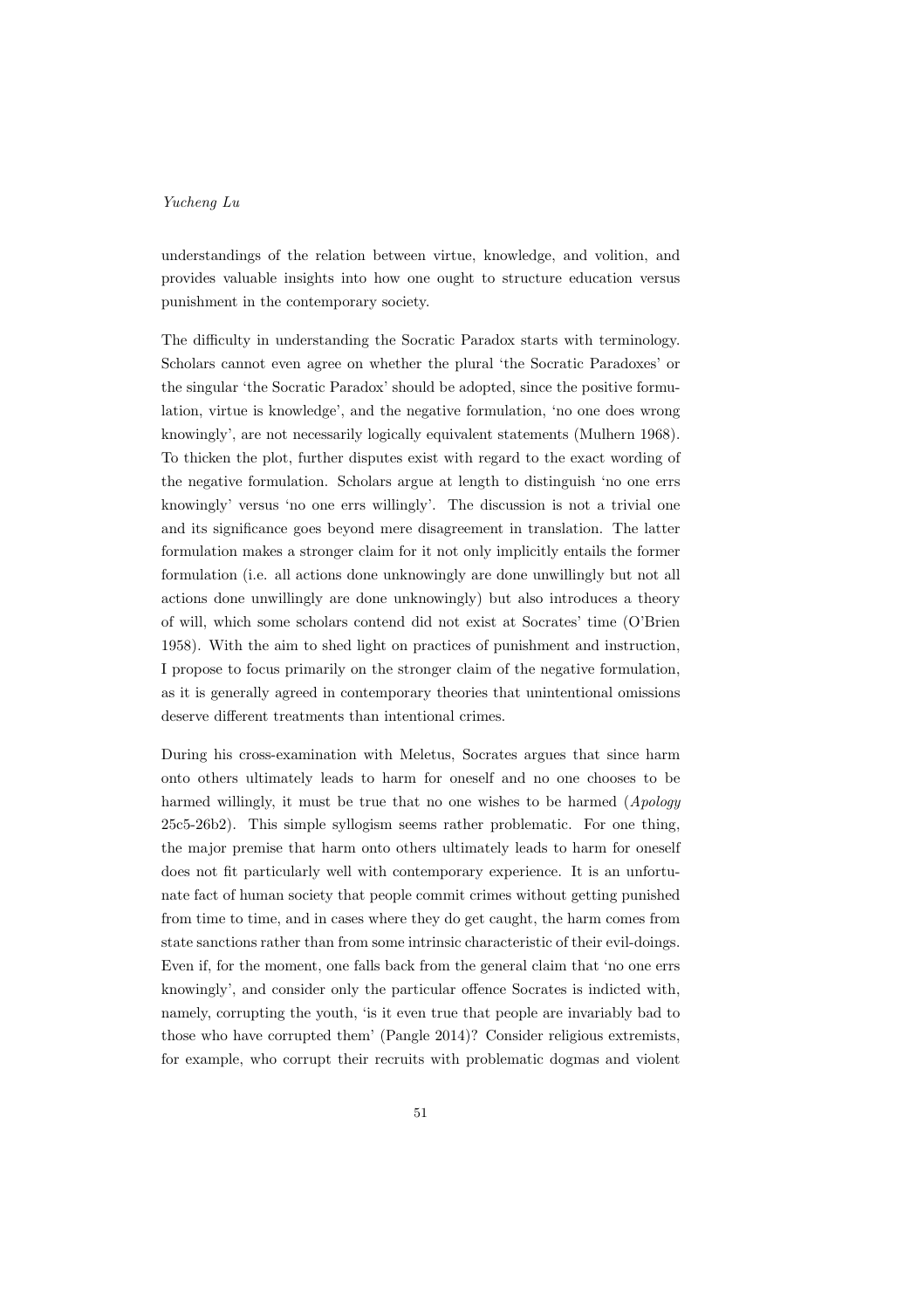intentions. Do these extremists not further their interests by having corrupted recruits to serve their ends? More importantly, the second premise that 'no one wishes to be harmed' apparently ignores two important aspects in human psyche. Firstly, even if some risk of punishment exists, people might still rationally choose to act unethically after a cost and benefit analysis, proving how untenable the jump from 'not wishing to be harmed' to 'avoiding all harms' is. Next, the second premise also seems to 'omit [giving] proper attention to the emotional and volitional' (Grote 1865). People are overcome by their passions and act against their better judgments all the time.

Why did Socrates provide such a flawed argument? Clearly, his defence that 'he could not have voluntarily corrupted the youth is logically incomplete even on its own terms' (Pangle 2014). Nor can the argument provide an adequate justification for the larger claim 'no one errs willingly.' However, as Hadot points out in The Figure of Socrates, the essential feature of the Socratic Method is that 'it appeals to the individual' (Hadot 1995). In this mini-dialogue with Meletus, made amidst the trial, Socrates adopts the common language and understanding familiar to Meletus, as well as the jurors present in the courtroom, and asks them to reflect upon the punitive nature of the law. By making such an apparently outrageous claim, Socrates alerts the audience that there is perhaps something deeply wrong with the conventional legal system. If the Socratic Paradox stands, even in its rudimentary form as presented in the Apology, law would be a perverse instrument which inflicts double suffering on those who are already harming themselves due to their ignorance.

In the Protagoras and the Gorgias, Socrates elaborates on his moral outlook and addresses many problems in the watered-down version of the Socratic Paradox in the Apology. To start with the weaker claim, Socrates argues that since it is within human nature to pursue what is good only, any moral failure must be a result of intellectual deficiency, that is, 'no one errs knowingly' (Protagoras 352c-358d). In other words, when people act immorally, it is never the case that they want evil in itself. Rather, individuals are simply deceived by false beliefs, failing to distinguish what is good and what is bad for them. By here drawing an analogy to the reasons why people look for doctors and sailors go on voyage, Socrates appeals to the teleological feature of human actions, arguing 'it is in pursuit of the good that we walk, when we walk, conceiving it to be better; or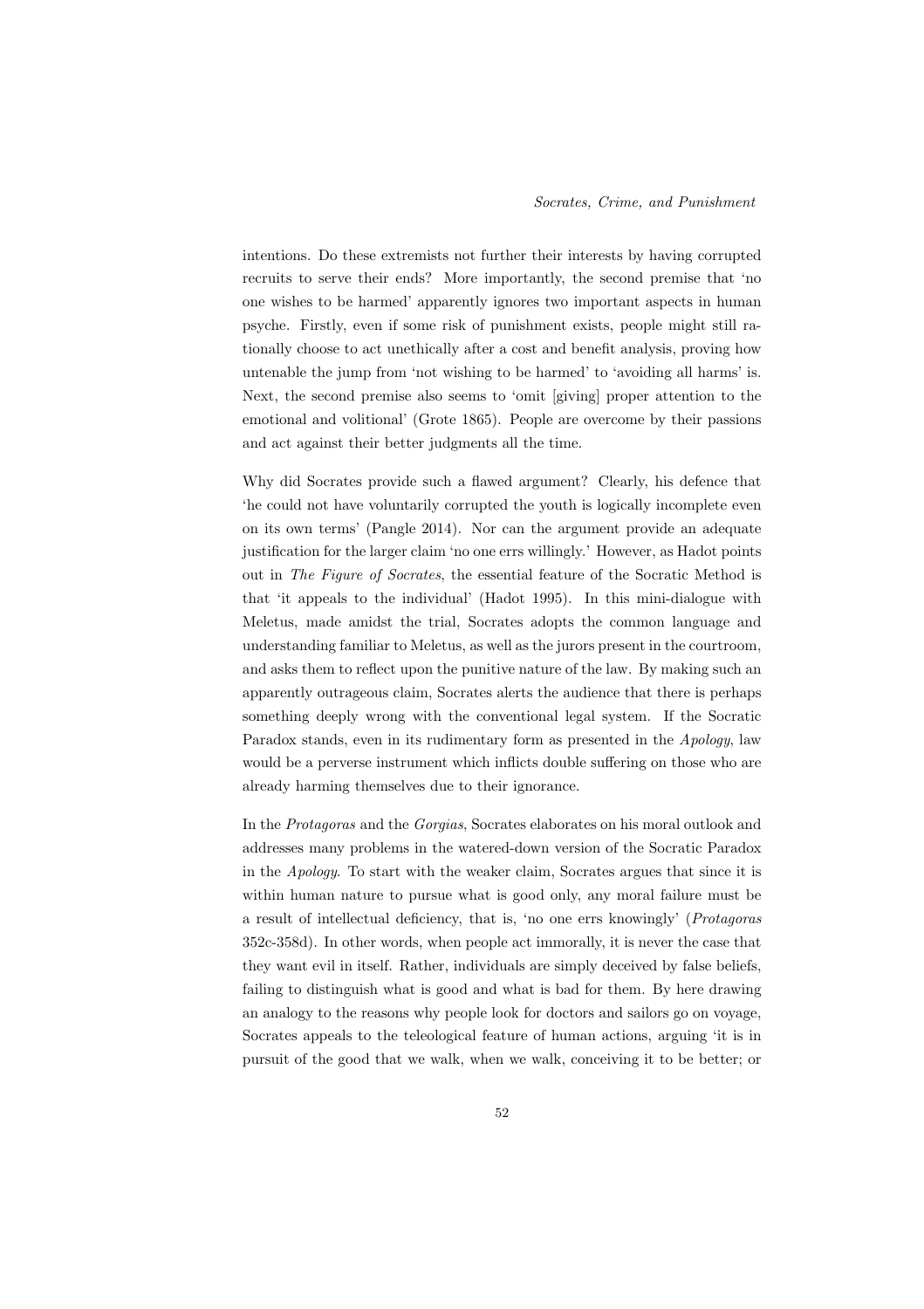on the contrary, stand, when we stand, for the sake of the same thing, the good' (Gorgias 467-468). While exceptions might exist to this generalization about human nature, the fact that it is almost impossible to think of a counter-example indicates the strength of this statement. Even religious extremists never arrange terrorist plots for the sake of pure evil: they kill innocent people only because they believe killing is justified on theological grounds and good for their causes. Of course, some provisos might be needed in order for the argument to apply universally. The person, for example, must have the capacity to do what he or she purportedly thinks is good at the time of action (Luckhardt 1975). Despite room for additional provisos, Socrates' main idea stands firm.

To jump from 'no one errs knowingly' to 'no one errs willingly,' the greatest hurdle is to prove why one cannot possibly act against one's knowledge of the good, that is, why akrasia, the weakness of will, does not exist. In fact, since ancient times, the most common line of criticism against the Socratic Paradox is 'the thought that the desiderative, the emotional and the volitional are not given their due by Socrates' (Segvic 2009). Aristotle, for example, in his discussion on voluntary and involuntary actions comments:

'Since an action is involuntary when it is performed under constraint or through ignorance, a voluntary action would seem to be one in which the initiative lies with the agent who knows the particular circumstances in which the action is performed. For it is perhaps wrong to call involuntary those acts which are due to passion and appetite ... Or do we perform noble acts voluntarily and base acts involuntarily? The latter alternative is ridiculous, since the cause in both cases is one and the same. (Nicomachean Ethics 111a)'

Interestingly, Socrates does not appear to deny the 'experience of akratic episodes'; instead, he appeals to a rather nuanced distinction between doxa, mere belief or opinion, and episteme, knowledge, which 'on Socratic view is the secure grasp of truth' (Segvic 2009). People are inclined to believe in the existence of akrasia, because they experience akrasia in the first-person perspective. Typically, a person who undergoes akrasia would believe that he or she acts against his knowledge of what is good, which importantly, is itself a doxa, a belief. Additionally, Socrates notices that just like belief, fear must also have an object (i.e. belief about something and fear about something). He then proceeds to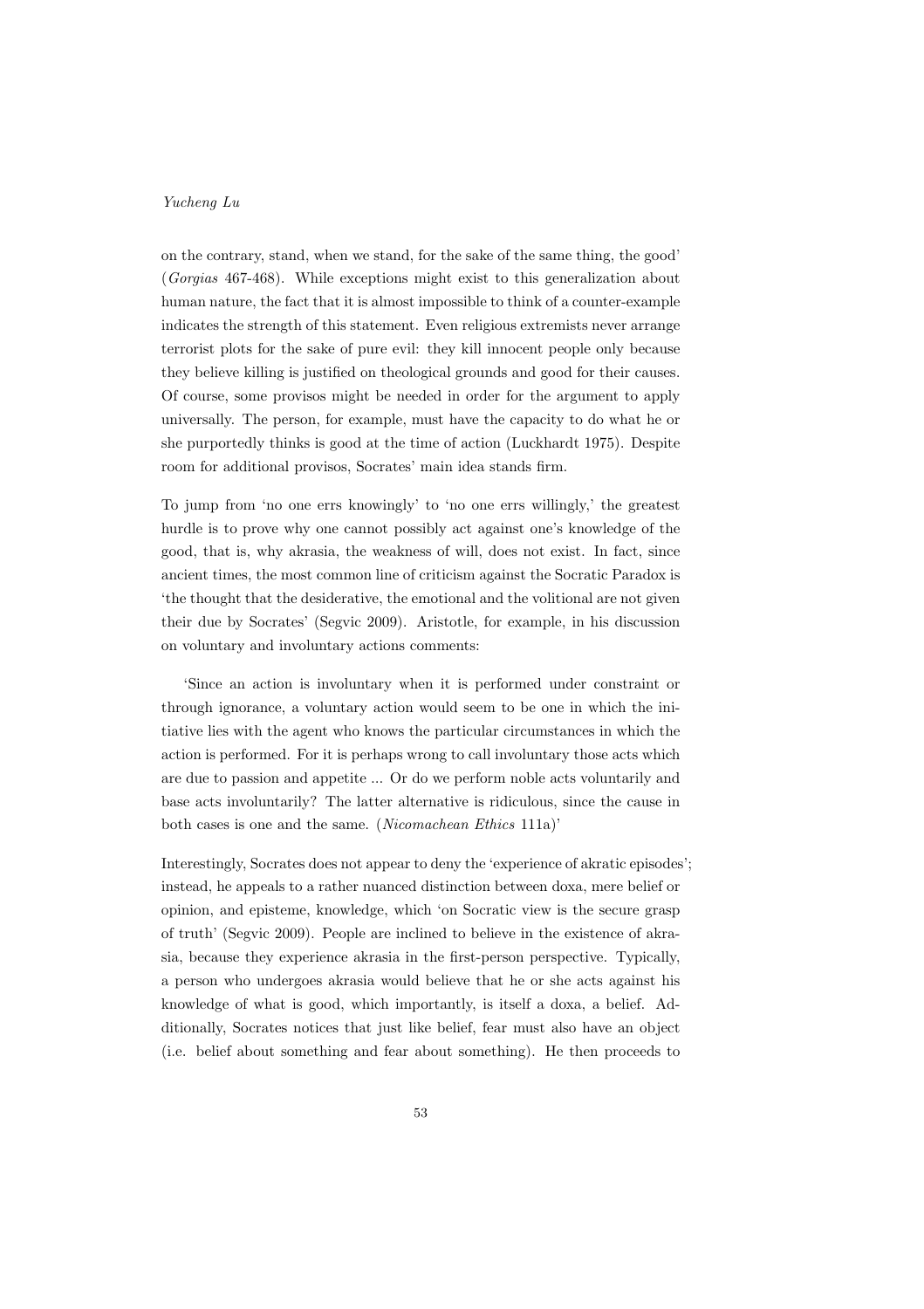characterize fear as an 'expectation of evil' (Protagoras 358d), which is essentially a certain belief about the feared object. Presumably, he could similarly characterize other kinds of passions, such as anger or affection, as different kinds of beliefs. Since genuine akrasia is defined as acting against knowledge but not belief, one must conclude that there is no akrasia. When people believe they are overcome by passion, they are really overcome by ignorance. In particularly, Socrates would consider this type of ignorance especially problematic, as it is 'one's ignorance of one's own ignorance' (Segvic 2009) - the exact opposite of the Socratic claim 'I know that I know nothing'.

The move to rule out the possibility of akrasia, thus proving the thesis 'no one errs willingly', however, comes at a great cost. The distinction between belief and knowledge relies on some sort of transcendent notion of truth and justice, which poses significant challenges for attempts to incorporate Socratic moral philosophy in modern practice. The knowledge Socrates talks about is a very specific kind of knowledge. It is an aspiration to a good life. It is the force to see through what appears to be and acquire insight into what really is, something that Socrates agrees cannot be taught through traditional teaching. Traditional teachers who lecture to communicate 'knowledge' are at best 'manufacturers of beliefs' (Gorgias 455), for they cannot penetrate the right and the wrong. As for what kind of education would be sufficient to eradicate ignorance, Socrates refuses to give a simple answer. To invoke the commonly used medical analogy in Socratic dialogues, the best education should be one that cures individuals in the same way as doctors cure a deathly sick patient, with an added nuance, though, that individuals must take the responsibility and actively seek improvement rather than waiting to be cured. For one thing, Socratic dialectics should be part of this education, as interlocutors are active participants in the discovery of truth and meaning of good life. Socrates' famous claim 'I know that I know nothing' could well mean that Socrates knows that he has no communicable knowledge to impart (Segvic 2009). Law may be another component of the education, but definitely not the kind of retributive laws we have in contemporary society. For Socrates, the entire notion of punishment is misplaced: 'at the bottom of its harshness is the premise that criminals are getting away with something good and that punishment is needed to even the score' (Pangle 2014). The current criminal justice system seems to have an unhealthy obsession with the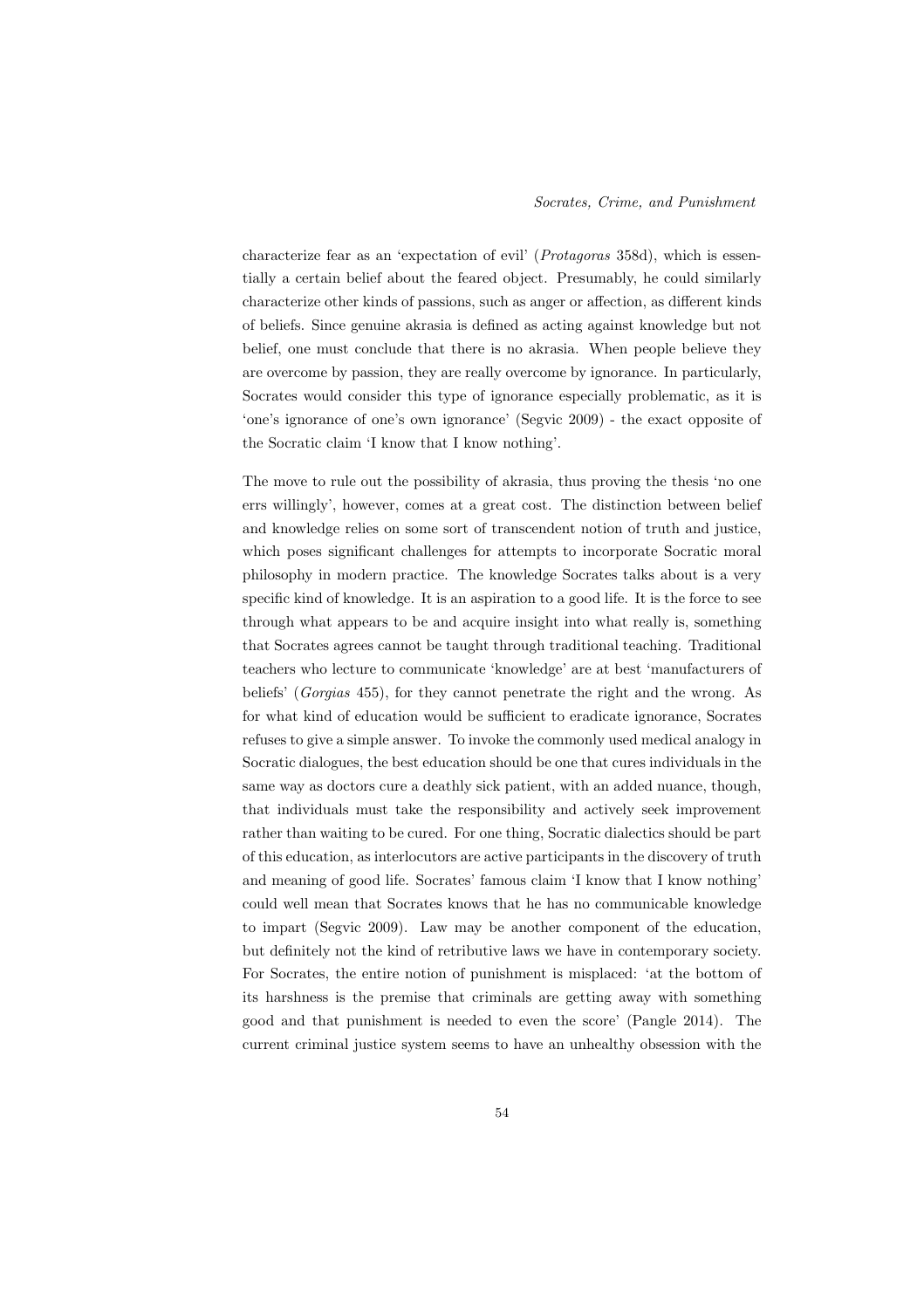collective, whereas for Socrates, laws are meant to cure the individual. Since the liberation from ignorance is a gradual process, what Foucault considers the vicious modern disciplinary power, ironically, is the most promising route to delivering on Socrates' vision. However, the crucial difference is that instead of living under the constant fear of being watched by others, one must now subject one's self to regular self-scrutiny and introspection. Since ignorance is the sole cause of wrong-doings, vigilant self-guardianship alone is the cure to human evil.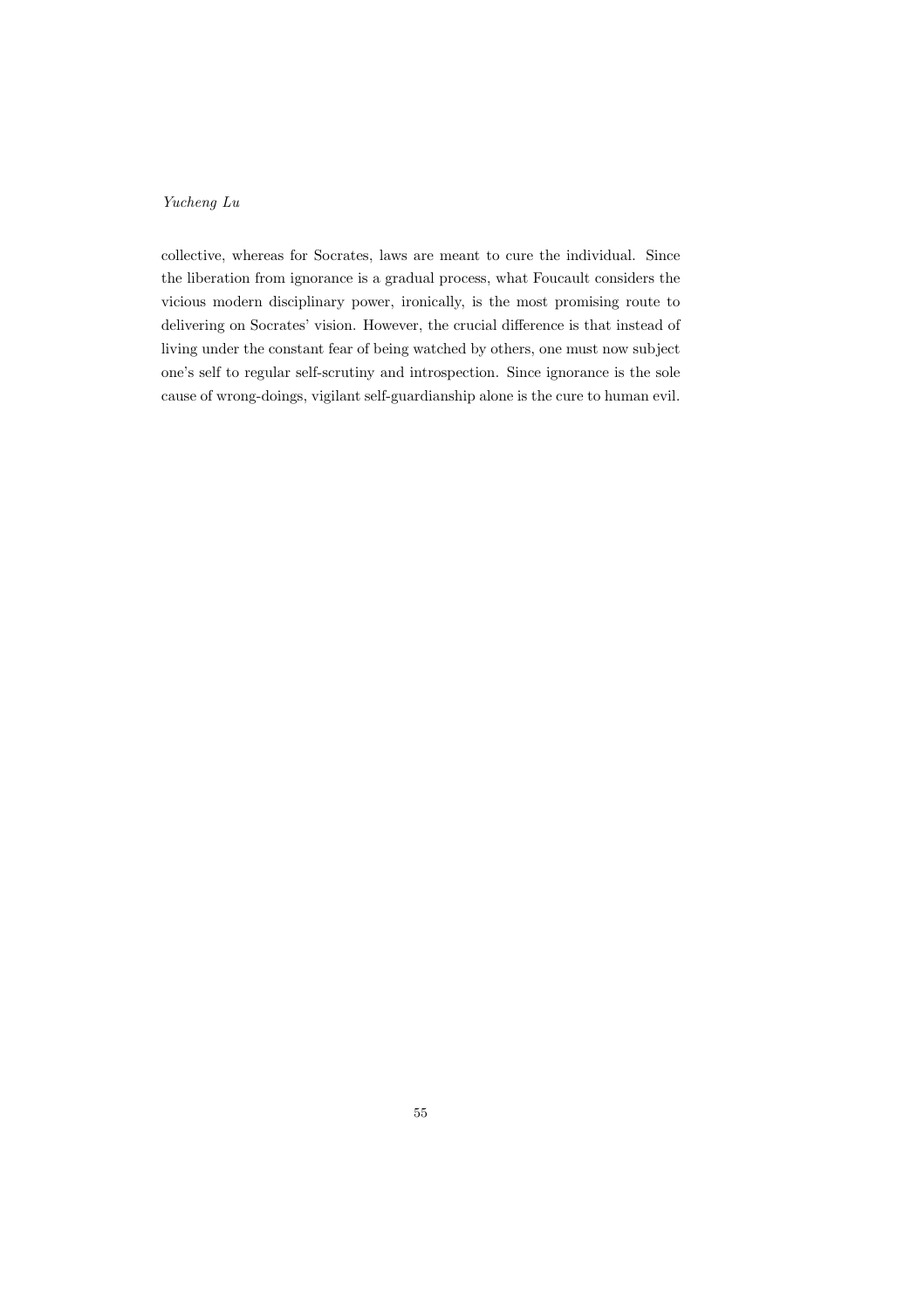## References

- [1] Allen RE. The Socratic Paradox. Journal of the History of Ideas. 1960 Apr 1;21(2):256-65.
- [2] Aristotle. Nicomachean ethics. Cambridge: Harvard University Press; 1968.
- [3] Grote G. Plato, and the other companions of Sokrates. J. Murray; 1865.
- [4] Gulley N. The Interpretation of 'No one does wrong willingly' in Plato's Dialogues. Phronesis. 1965 Jan 1:82-96.
- [5] Luckhardt CG. Remorse, Regret and the Socratic Paradox. Analysis. 1975 Apr 1;35(5):159-66.
- [6] Mulhern JJ. A Note on Stating "The Socratic Paradox". Journal of the History of Ideas. 1968 Oct 1;29(4):601-4.
- [7] O'brien M. Modern philosophy and platonic ethics. Journal of the History of Ideas. 1958 Oct 1;19(4):451-72.
- [8] Pangle LS. Virtue is knowledge: the moral foundations of Socratic political philosophy. University of Chicago Press; 2014 May 23.
- [9] Plato, Burges G, Cary HF, Davis H, Stallbaum G. The Works of Plato. HG Bohn; 1854.
- [10] Segvic H. From Protagoras to Aristotle: essays in ancient moral philosophy. Princeton University Press; 2008 Nov 24.

## About the author:

My name is Yucheng Lu. I am a second-year Philosophy and Economics student at LSE. If truth be told, I don't particularly enjoy philosophical argumentations any more. I'd rather sit back and see other people argue. I do not have an opinion if there is no need for one. Especially for abstruse fields of philosophy such as metaphysics and epistemology, I'd be quite happy to accept my deficiency